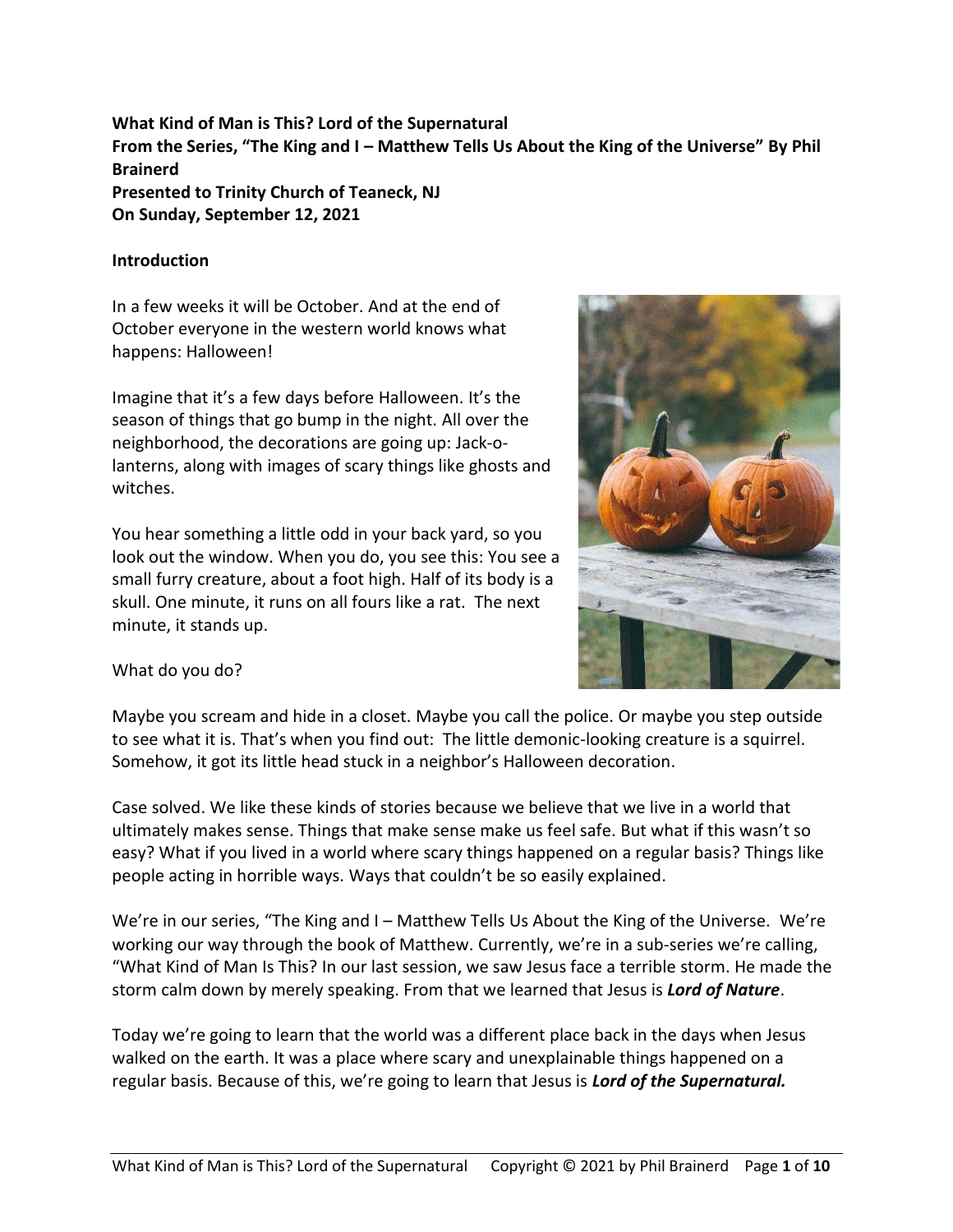Let's read our story for today.

28 When he arrived at the other side in the region of the Gadarenes, two demon-possessed men coming from the tombs met him. They were so violent that no one could pass that way. 29 "What do you want with us, Son of God?" they shouted. "Have you come here to torture us before the appointed time?" (Matthew 8:28-34)

To understand the story we're reading today, we'll ask three questions:

I. What happened? II. How did the people involved in the story react? III. What does this mean for us today?

### **I. What happened?**

Let's looks at that first question, "What happened?" Remember from our last few sessions that Jesus was surrounded by crowds on the northwest shore of the Sea of Galilee. Crowds are great for celebrities today, but Jesus didn't always care for them. He wanted to give some special training to a small group of his closest followers. So, he and a small team set out on a boat to cross the sea of Galilee. That small team was going to be shown things that few mortals have ever seen.

In our last session, we saw the first of the special things Jesus wanted to show his team. The boat was met with a violent storm. Jesus made the seas calm with a few words. When the boat landed, the team saw their second incredible and rare experience.

When he arrived at the other side in the region of the Gadarenes, two demonpossessed men coming from the tombs met him. (v 28)

Demon possession. Today, we hear stories of demon possession, but the stories are rare. Those stories were heard more often in ancient days. Why is that?

#### **Mental Illness vs. Demon Possession**

Some say that demon possession never existed. Those people say that over the ages, some individuals became mentally ill. The general population in those days weren't as sophisticated as we are today, or so it is thought. So, when people saw others who behaved in weird ways, they made up the idea of demons and demon possession. *The Bible gives us the information we need to determine whether that's the case.* Let's look at a story from the life of David.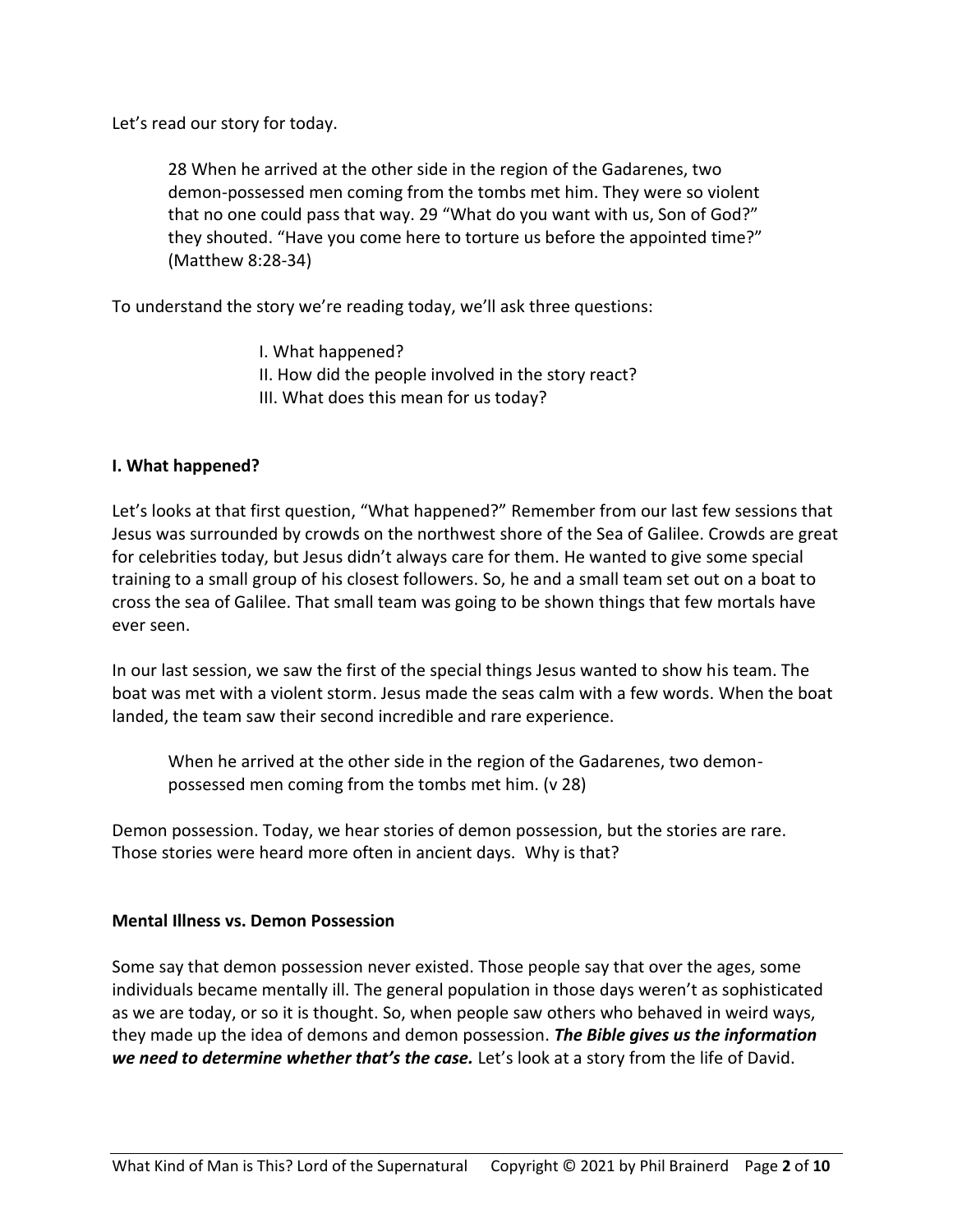The great King David started his life as a shepherd boy. However, through some amazing acts of faith, David became a trusted friend of the first royal family in Israel; the house of Saul. Sadly, David fell out of favor with King Saul. Why? One day, David and Saul came home after a big battle. King Saul heard the crowds sing something:

…the women came out from all the towns of Israel to meet King Saul with singing and dancing, with joyful songs and with timbrels and lyres. As they danced, they sang:

"Saul has slain his thousands, and David his tens of thousands."

(I Samuel 18:6-7)

King Saul wasn't too happy when he heard the crowds giving David a better score than he got. He got jealous. Eventually, the jealousy grew to a point where David had to run for his life. Let's read about it:

10 That day David fled from Saul and went to Achish king of Gath. 11 But the servants of Achish said to him, "Isn't this David, the king of the land? Isn't he the one they sing about in their dances:

"'Saul has slain his thousands,

and David his tens of thousands'?"

12 David took these words to heart and was very much afraid of Achish king of Gath. (I Samuel 21:10-12)

Once David arrived in the neighboring country, he had a revelation - A bad revelation. He realized he wasn't in the best place. During his military career, David killed a lot of people in battle that were friends of the local king.

How did he get out of this mess? Let's read on:

13 So he pretended to be insane in their presence; and while he was in their hands he acted like a madman, making marks on the doors of the gate and letting saliva run down his beard. (I Samuel 21:13)

David decided to act like he was insane. How did the local king react?

14 Achish said to his servants, "Look at the man! He is insane! Why bring him to me? 15 Am I so short of madmen that you have to bring this fellow here to carry on like this in front of me? Must this man come into my house?" (I Samuel 21:14- 15)

David decided to act like he was insane because there was a rule in those days: If insane people weren't hurting anyone, you left them alone. If you left them alone, they were usually harmless. Because David relied on this, he was allowed to escape.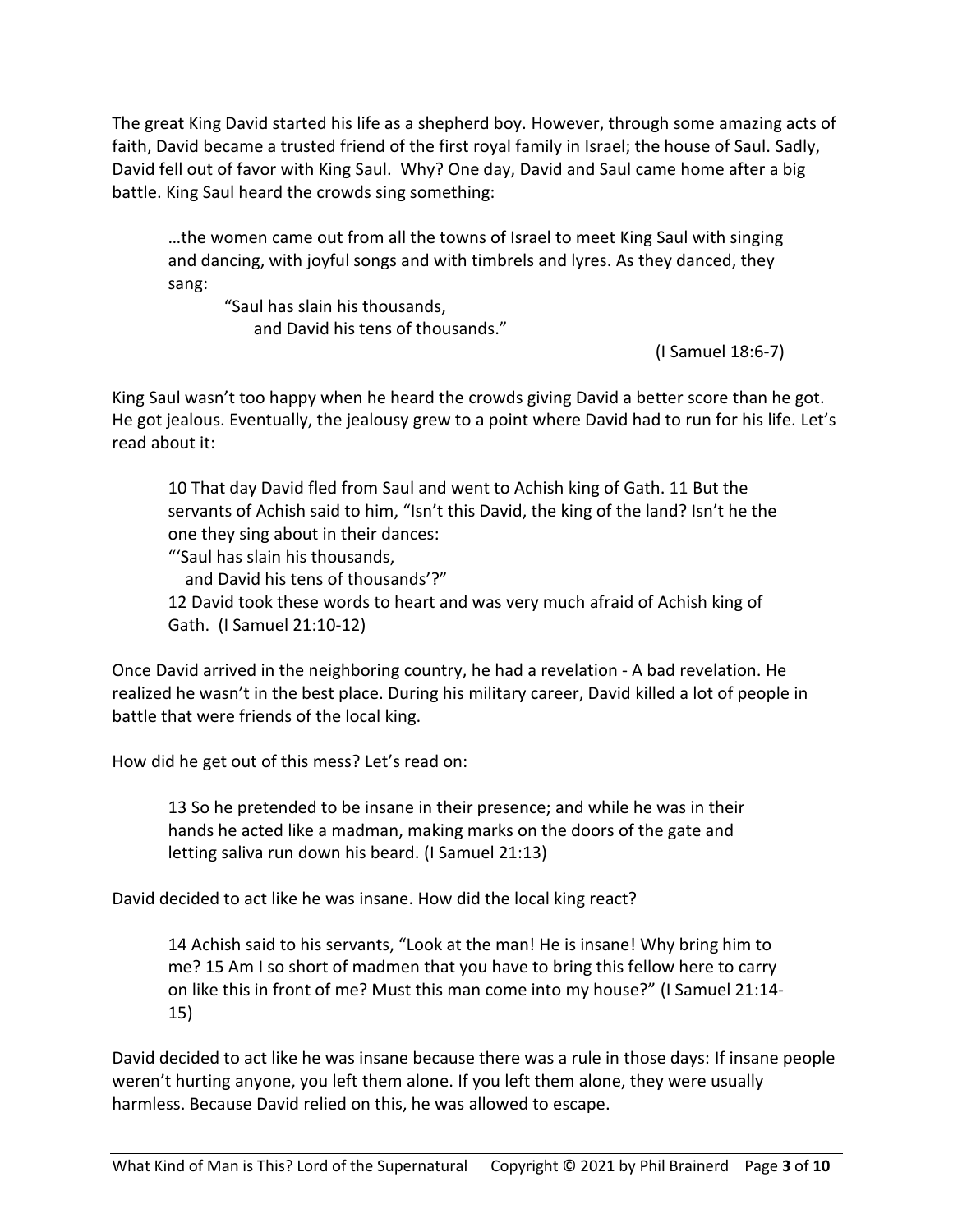Now, notice what the king didn't say: He didn't say, "Oh no! This man is demon possessed!"

Here's why I'm bringing this up: People in those days knew the difference between insanity and demon possession. Insanity was viewed as an annoyance. Demon possession was different. It was a much bigger problem. It was supernatural. So, when Jesus and his followers got off the boat, and some men came running at them, everyone knew that the problem wasn't insanity.

Here's another indicator:

"They were so violent that no one could pass that way." (v  $28(b)$ )

We're told that these men were violent. They were so bad that everyone had to avoid the area where those men lived.

Now, mental illness can make people violent. But this was different. We learn more by looking at Mark's version of the story: Mark focuses on one of the two men:

3 This man lived in the tombs, and no one could bind him anymore, not even with a chain. 4 For he had often been chained hand and foot, but he tore the chains apart and broke the irons on his feet. No one was strong enough to subdue him. (Mark 5:3-4)

This man could tear apart metal chains. There are plenty of mentally ill people who think they're Superman. But thinking you're Superman doesn't make you Superman. You can imagine all you want, but you won't be able to bend steel with your bare hands. This man could. This was not just mental illness. It was something much, much different. We'll learn more about how different in a few minutes.

So, there's a difference between mental illness and demon possession. Now that we see this, let's ask again: Why don't we see demon possession today?

# **The Way the Devil works**

Here what I think is the main reason we don't see much demon possession today: It involves the way that the Devil works.

There was a French writer named Charles Baudelaire. He lived in the mid-1800's, and he made the following statement:

"One of the skills of Satan is to convince people he doesn't exist."

Today we're going to get some insights into the Devil and demons. In particular, we're going to get some insights into how they think.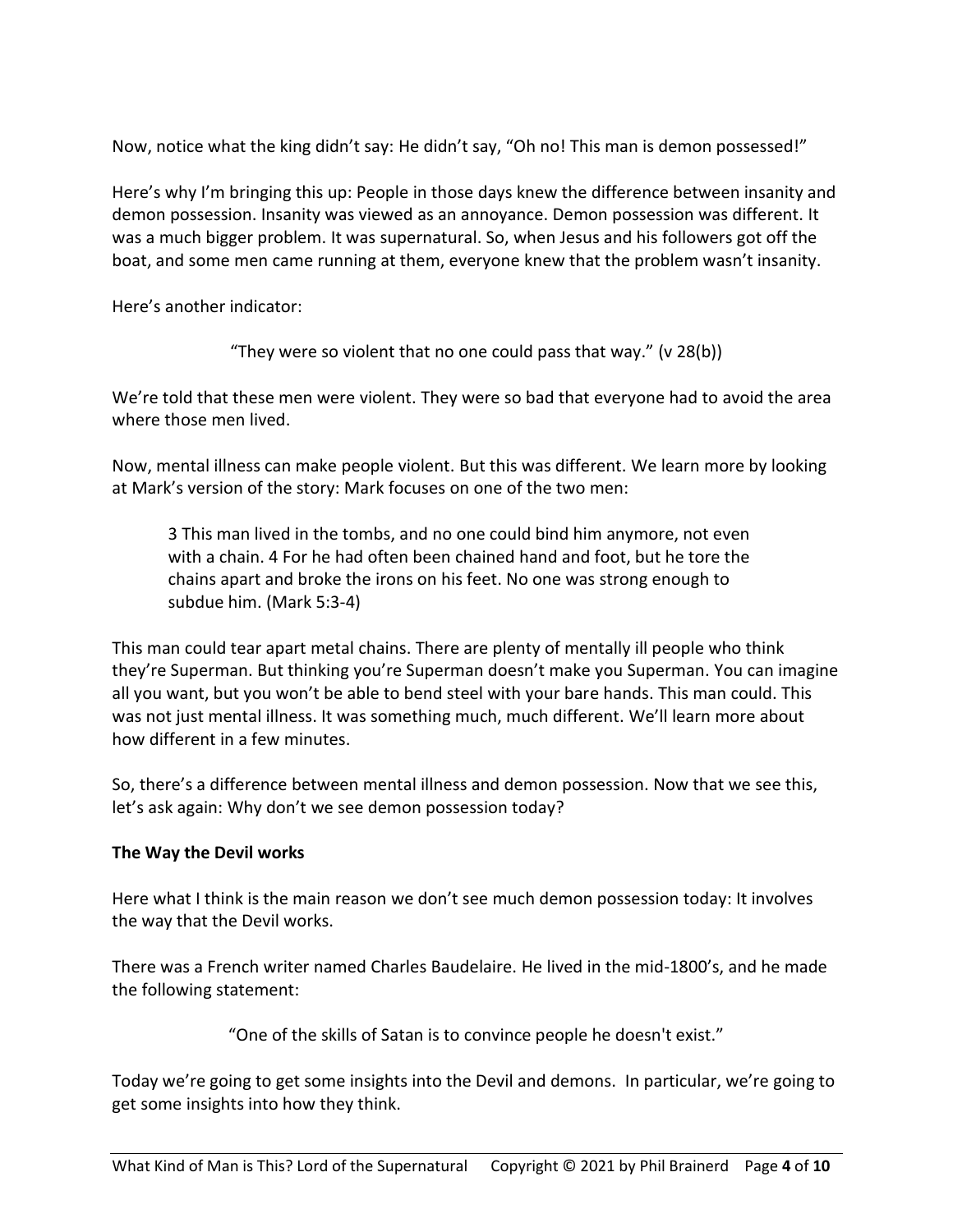The Devil would probably love to pop out in broad daylight and terrorize people. The demons would love to possess people and do things that are even worse. But, most people think the Devil and demons don't exist. The average person today thinks they're too smart to believe in a Devil. Because they think there's no Devil, people don't think they need God. On the day that people start believing in the Devil, they might start to believe in God. *In fact, they might start believing that they need God.*

So, for the Devil, it's better to stay in hiding. And that, I think, is why we don't see so much demon possession today.

In the days of Jesus, the tactics of the Devil were different. People saw him and the demons doing more things in the open.

# **Attributes of the Devil and Demons**

We said a moment ago that we would see some insights into Demons. We're going to learn some of the attributes of the Devil and Demons. Let's do this by reading about how the demons reacted when they saw Jesus.

"What do you want with us, Son of God?" they shouted. "Have you come here to torture us before the appointed time?" (Matthew 8:29)

We see two very important things here:

### *The demons know who the Son of God Is.*

First, the demons recognize Jesus. It's interesting: You'd think they would run and hide. Instead, they run directly to him. They don't always do that, so there's something unique going on here. But we can see that they know exactly who Jesus is.

In the book of James, we see this:

You believe that there is one God. Good! Even the demons believe that—and shudder. (James 2:19)

So, every demon in existence knows that there is a God - And it scares them. When the demons see Jesus, they see something that mortals around them can't see. We live in the natural world, so we do not always see spiritual realities. The demons live in the super-natural world. They know who Jesus is, and something compels them to run over.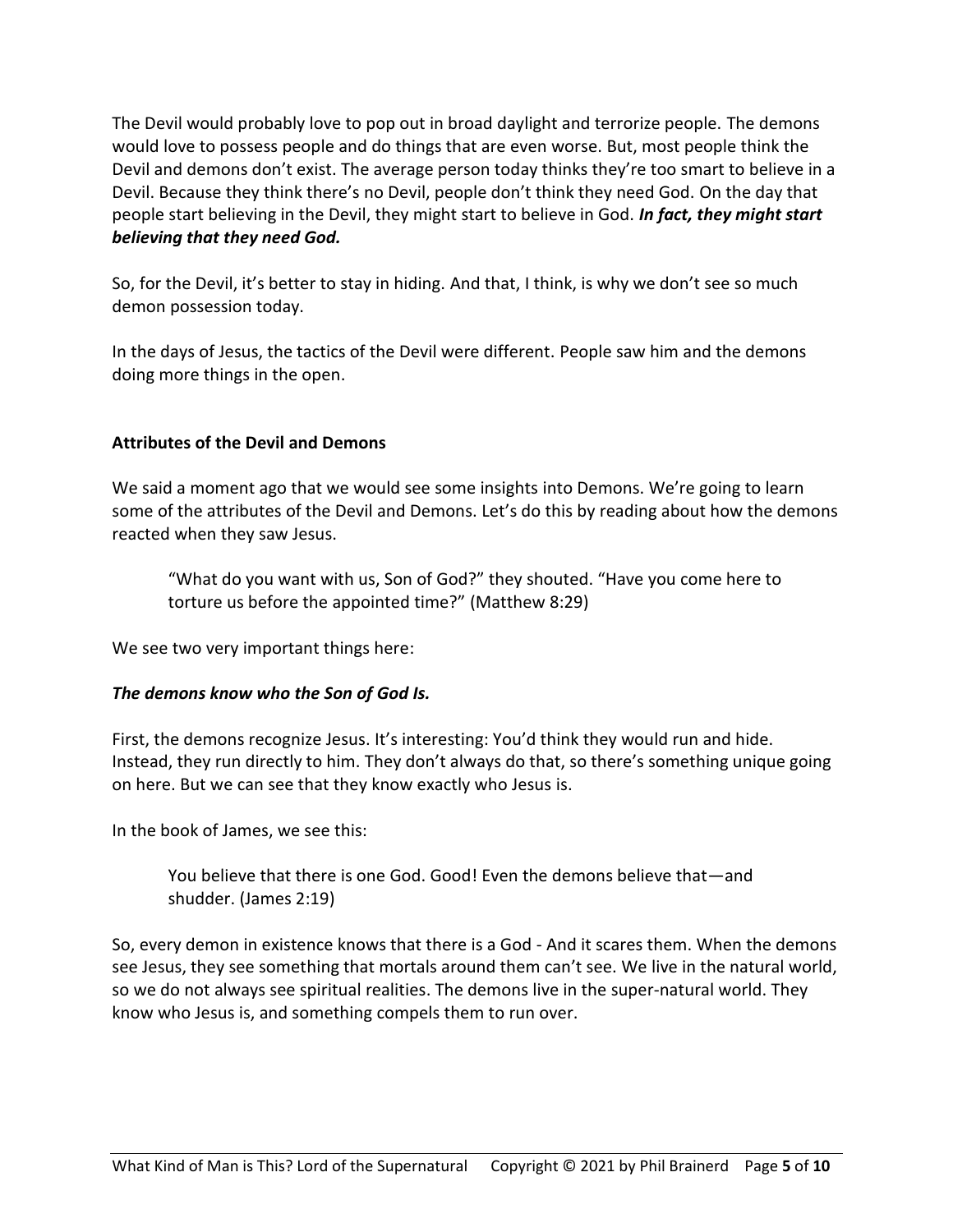Again, we learn more from Mark:

When he saw Jesus from a distance, he ran and fell on his knees in front of him. (Mark 5:6)

That phrase to "fall on knees" is used for worship. The force that has taken over this man is compelled to show the utmost respect for Jesus.

So, the demons all know who Jesus is, and they recognize his authority. What else do we learn?

### *Demons know about the future.*

The next thing we learn is that demons know about the future.

"What do you want with us, Son of God?" they shouted. "Have you come here to torture us before the appointed time?" (Matthew 8:29)

We're told in several places in the Bible that one day, the Devil and his cohorts will be judged. They will be thrown into an eternal lake of fire. However, there are a series of events that must occur before that day. You can read about them in the book of Revelation. At this point, none of those events have taken place. It's not time yet for the demons to be judged. It's not "The appointed time." So the demons ask, "What are you doing here, Jesus? It's not time yet!"

As we can see, demons know all about the future. Here's a suggestion for us: It would be good for all of us to know those things, too. Maybe it's time to read ahead to the book of Revelation if you haven't done that yet.

Next, we something very important about the personality of demons.

### **Demons project their evil on everyone else.**

Demons think everyone else is like them. In psychology, this is called "projection." Project occurs when someone has a bad habit or bad character trait, and they assume everyone else does the same.

Let's imagine that someone lies a lot. Because they lie a lot, they don't trust other people. They assume that everyone is going to lie to them, just like they lie to others. This is what the demons did with Jesus.

They asked Jesus, "Have you come here to torture us?" Now, what were the demons doing at the time? They were possessing someone. Let's read about what that looked like from Luke: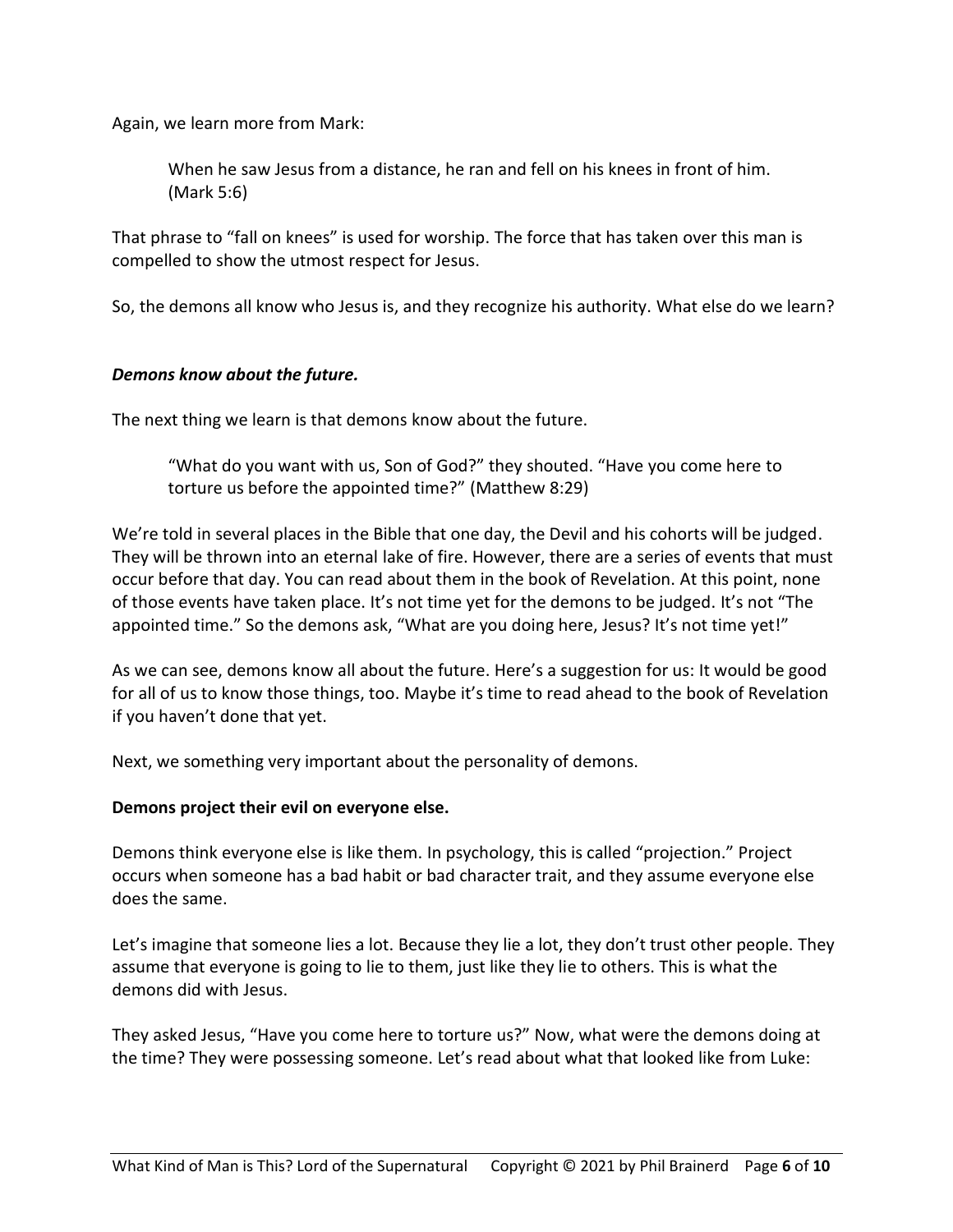For a long time this man had not worn clothes or lived in a house, but had lived in the tombs. (Luke 8:27 (b))

This poor man couldn't live in a house. He had to live in the tombs, a place of death and defilement. He couldn't put on any clothes.

Living in a home and wearing clothes are things that make us human. The demons forced this man to live in a way that was sub-human. He lived in shame and loneliness.

Let's look again at Mark:

Night and day among the tombs and in the hills he would cry out and cut himself with stones. (Mark 5:5)

Not only was this man forced to live on a subhuman level. Not only was he forced to live in shame and loneliness. He was living in terrible pain. The demons were not just possessing this man - They were torturing him. So, guess what? *Because they tortured others, they assumed that Jesus wanted to torture them.*

At this point, we need to understand something. This is why we discussed the idea of an appointed time: A time of justice and judgement for the forces of evil. Someday, God will bring justice to the Devil and to demons. This will result in punishment - And the punishment will be painful.

There's a big difference between a just punishment, and torture. Torture is what happens when evil beings bring pain on others for no reason. The person who tortures someone delights in watching others in pain. It's their idea of fun. That's evil.

So, this is what we need to understand: *The Devil and Demons believe that God is evil.* When they see Jesus, they assume that he just wants to kick them around for no other reason than that it's his idea of fun.

This gets worse. The Devil wants to kick God off his throne. Why? The Devil wants that because he believes that he belongs on that throne. He thinks he's better than God. That's the core of sin and evil: Believing that you are better than God.

Let's see where things go from there.

Some distance from them a large herd of pigs was feeding. The demons begged Jesus, "If you drive us out, send us into the herd of pigs." He said to them, "Go!" So they came out and went into the pigs, and the whole herd rushed down the steep bank into the lake and died in the water. (Matthew 8:30-32)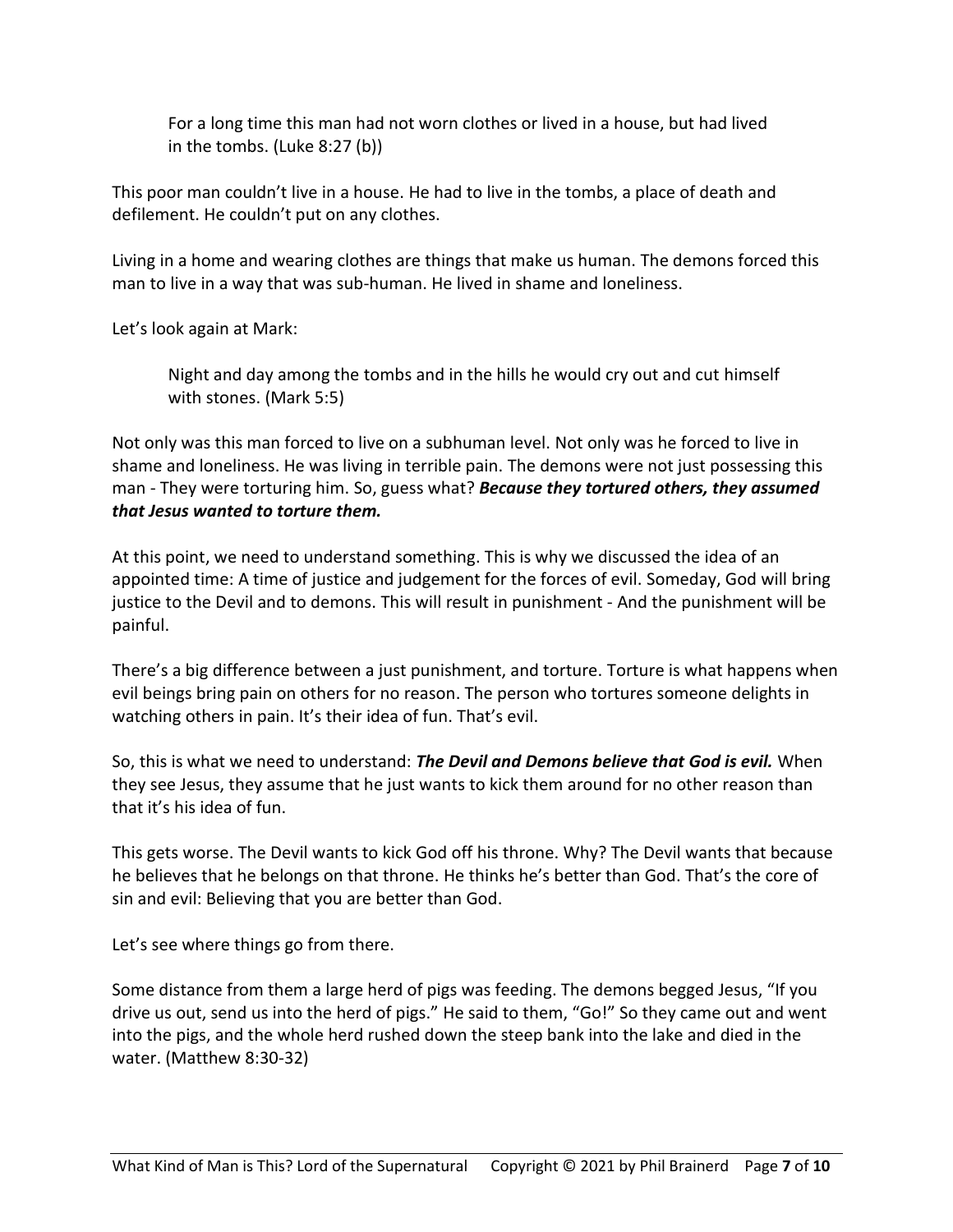We're not sure why, but the demons didn't want to merely leave. Apparently, for demons, any warm body is better than the alternative.

Notice something here: It's not one or two pigs - It's a herd. How big was the herd? Once again, let's look at the other accounts: Here's Mark:

Then Jesus asked him, "What is your name?" "My name is Legion," he replied, "for we are many." (Mark 5:9)

"Legion" How big is a legion? In the days of Jesus, a Roman legion had Five Thousand men. Let's skip down a few verses in Mark's story:

The herd, about two thousand in number, rushed down the steep bank into the lake and were drowned. (Mark 5:13)

So, this was not one demon. It was not a few demons. *This was an army of demons.* When 5,000 demons tried to enter 2000 pigs, the result was chaos and death. It was like a big game of musical chairs, only a lot more deadly.

What have seen so far? Recall, one of the goals that Matthew has for his book is introduce his friends to the King of the Universe - The great Messiah. So, along the way, he keeps presenting the credentials of the King. Because of what we've seen, we see that *Jesus is Lord of the Supernatural*. Armies of the forces of darkness, armies capable of wreaking havoc on the world, must flee at the command of Jesus. A few words, and they're gone.

So now, we see what happened in this passage. Let's move on to the second question: How did people respond?

# **II. How did people respond?**

Those tending the pigs ran off, went into the town and reported all this, including what had happened to the demon-possessed men. Then the whole town went out to meet Jesus. And when they saw him, they pleaded with him to leave their region. (Matthew 8:33-34)

Let's add a detail from Mark again:

14 Those tending the pigs ran off and reported this in the town and countryside, and the people went out to see what had happened. 15 When they came to Jesus, they saw the man who had been possessed by the legion of demons, sitting there, dressed and in his right mind… (Mark 5:14-15)

So, the people who took care of the pigs reported everything they saw. People from the area came running out to see. They saw the man who was previously possessed. Previously he was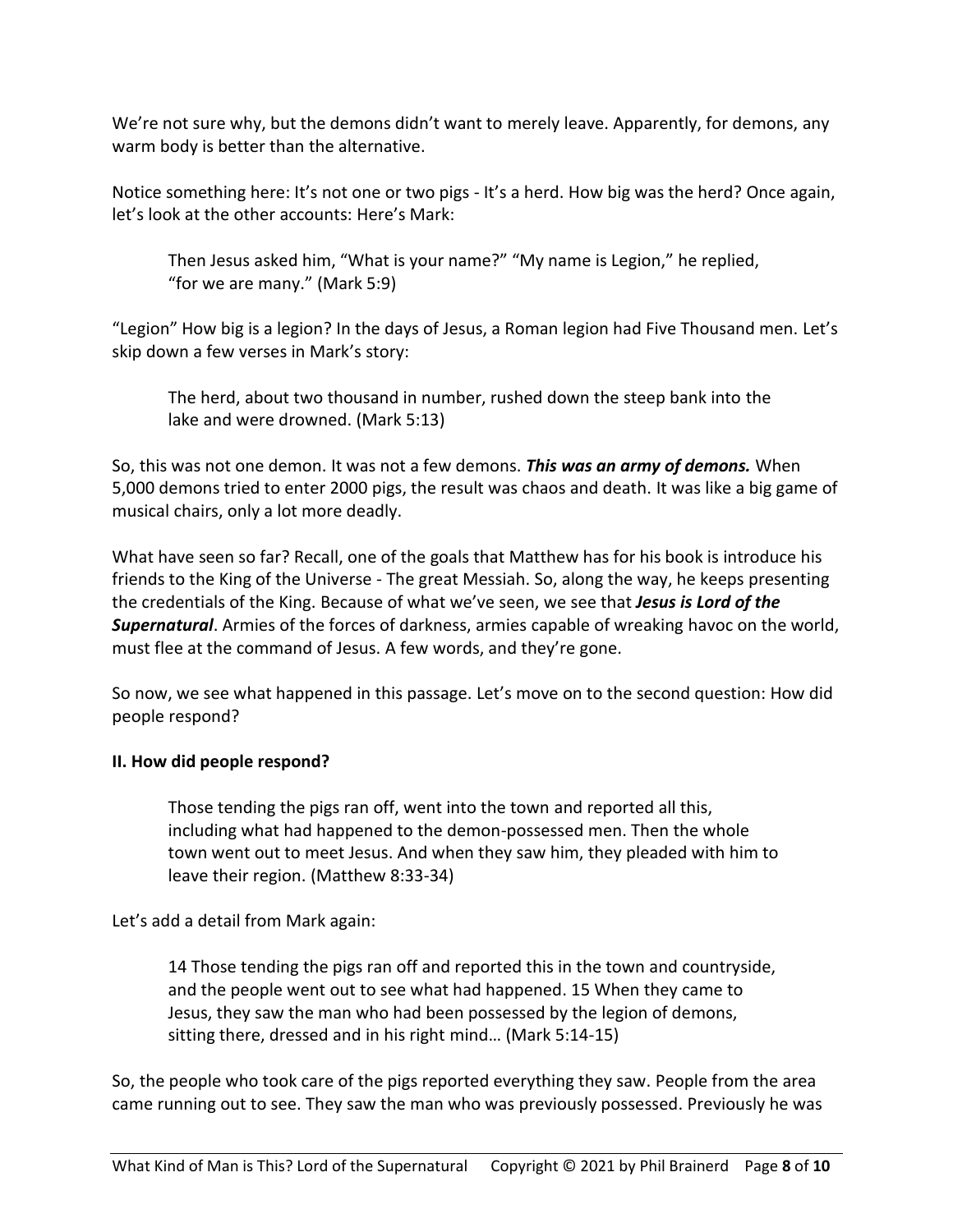violent and shameful. Now, he's dressed and healed, mentally and physically. They saw that a whole area of their region was opened up so they could go there again.

How did those people respond? Did they say, "Jesus, thank you for all you've done! - It's obvious that you're a man of God – we want to follow you!" No, they pleaded with Jesus to leave their region.

You see, they also saw 2000 dead pigs. Those pigs were probably a major source of income for them. As it turns out, Jesus was bad for business. Up to this point, a terrible evil controlled their region. It looks like people had grown accustomed to just tolerating it. A possessed man living in pain and shame? That's somebody else's problem. A big piece of real-estate that had to be avoided? That was the cost of doing business.

Given a choice of Jesus or profit, the people chose profit.

# **III. What does this mean for us today?**

Let's look at the final question: What does this mean for us today? We've seen yet one more example of the power of Jesus. He is the Lord of the Supernatural. He can command armies of powerful demonic beings with a word.

# What is our response?

First, we have to acknowledge that we live in a complex universe. A world where everything has a natural explanation feels safe. A lot of the problems we face can be explained that way, but some cannot. We hear about horrible crimes being committed. We see cities on fire set by criminals. In the former Soviet Union during the twentieth century, over twenty million people were killed by the communist leaders. Does evil on the scale that we see it only come from human minds? Or is there something more?

There is a reason that Jesus commanded his followers to pray daily, "Lead us not into temptation, but deliver us from the evil one." (Matthew 6:13) Our universe is complex. Some is purely natural, but some is supernatural. We need to face our world with supernatural tools like prayer.

Next, we need to make choices. The people in the region we just visited saw a great evil. They grew accustomed to it. They stopped fighting it. One day, God sent them help. They chose business over God. Let's ask: Do we get too accustomed to evil? Maybe it's evil in the world around us? Maybe it's evil in our own life?

Mark gives us one more insight into this story. Most of the people in the story rejected Jesus. - But there was one notable exception to the rejection that Jesus saw.